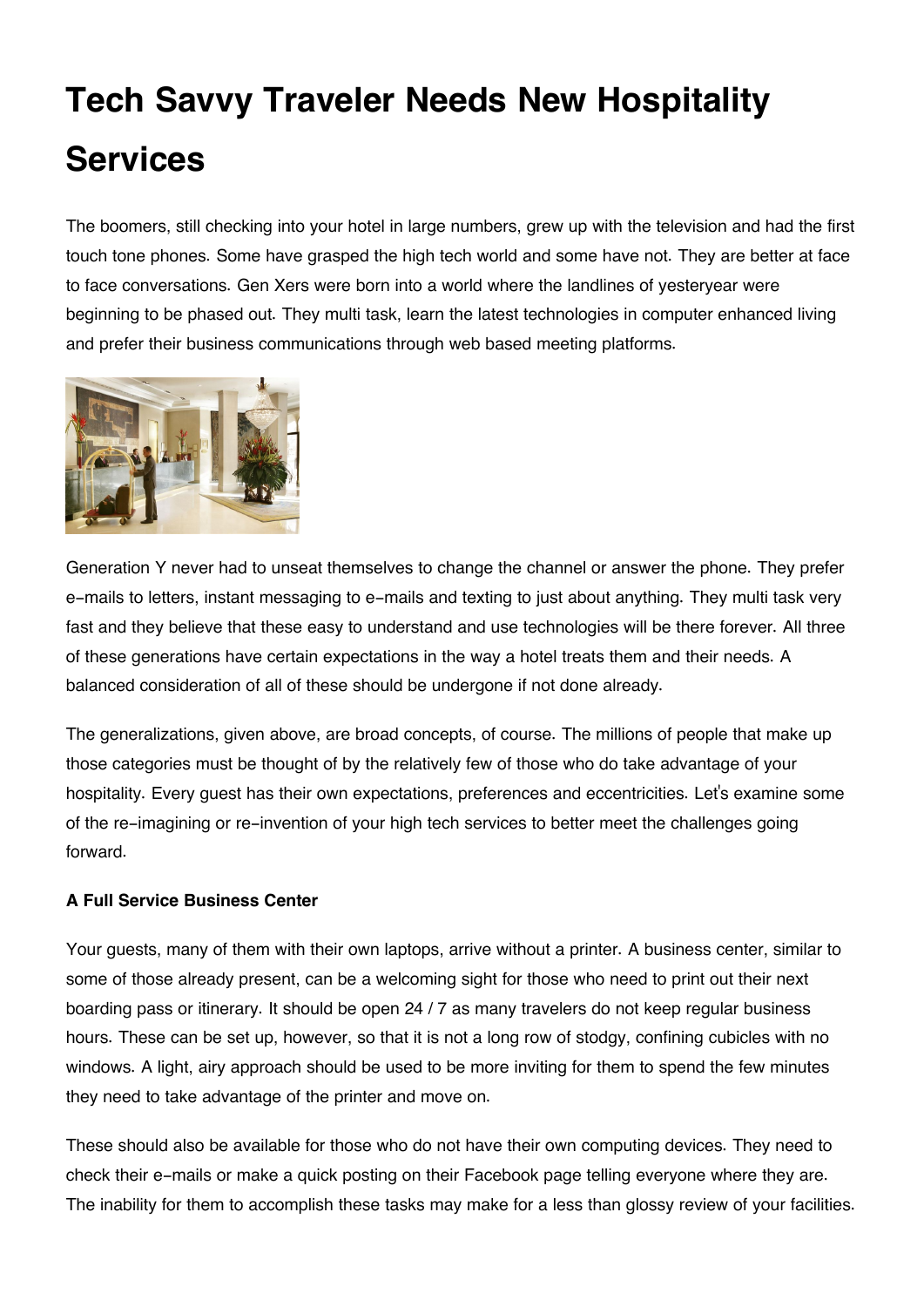

### **New and Improved 'Smart Lobbies'**

The number of people, from all generations, who carry with them everything they need to keep in touch simply need a free Wi-Fi system that many hotels install throughout their common areas. Lobbies have become impromptu meeting, surfing and texting areas with enough flat surfaces to accommodate drinks and, maybe, a snack.

These lobbies will also have wireless printing set ups and plenty of high capacity Internet connections and power outlets for charging. A number of state of the art hotels provide a high tech concierge for last minute tech help should that be required. These systems allow for the use of Macs as well as PCs and all conventions, as far as connectivity, is available.

These smart lobbies will also have large screen message boards, touch screen monitors with up to the minute local and world news as well as local points of interest. Additional connections will be available for gaming, a quick web cam appearance and or updated flight or arrival information for their next leg.

# **The Expansion of In-Room Services**

A large number of travelers do want to be able to socialize in the above ways, however, there are quite a number who still need the privacy and comfort of their own room. Many hotels have incorporated a lot of the high tech services, gadgets and connectivity in the guest's rooms. The large screen TVs will allow connections to a laptop and the facsimile machine, printing devices and additional lighting will assist in making this solitude as productive, or as entertaining, as possible.



# **Availability, Security and Vendor Reliability**

The availability is a matter of creating the spaces, atmosphere and congeniality that is necessary for welcoming all who have need for this technology. Security is something that must be arranged through